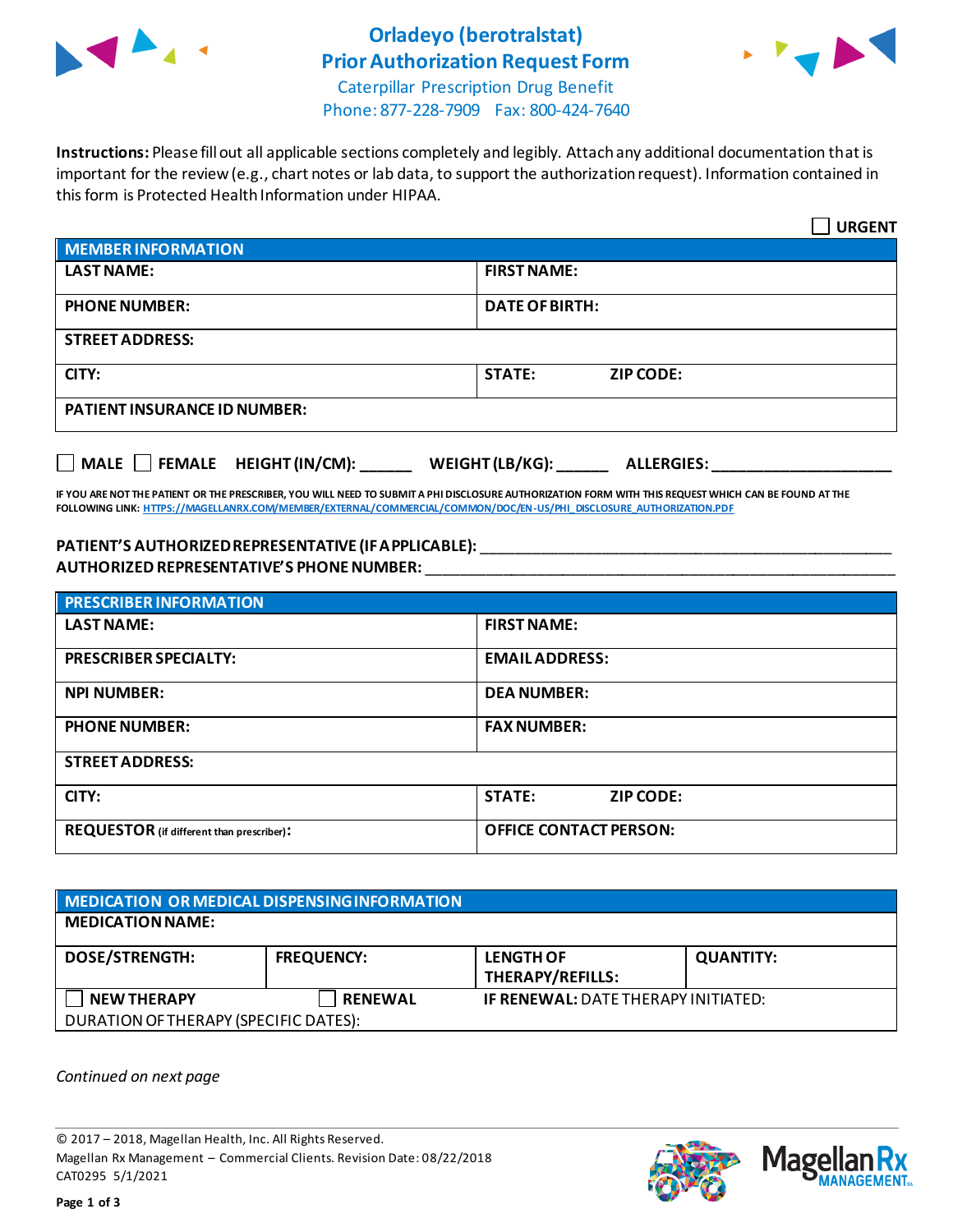

## **Orladeyo(berotralstat) Prior Authorization Request Form**



Caterpillar Prescription Drug Benefit Phone: 877-228-7909 Fax: 800-424-7640

| MEMBER'S LAST NAME:                                                                                                                                                                                                                                                                                                           | <b>MEMBER'S FIRST NAME:</b>                                                                     |                                                       |  |
|-------------------------------------------------------------------------------------------------------------------------------------------------------------------------------------------------------------------------------------------------------------------------------------------------------------------------------|-------------------------------------------------------------------------------------------------|-------------------------------------------------------|--|
| 1. HAS THE PATIENT TRIED ANY OTHER MEDICATIONS FOR THIS CONDITION?                                                                                                                                                                                                                                                            |                                                                                                 | <b>NO</b><br>YES (if yes, complete below)             |  |
| <b>MEDICATION/THERAPY (SPECIFY</b><br>DRUG NAME AND DOSAGE):                                                                                                                                                                                                                                                                  | <b>DURATION OF THERAPY (SPECIFY</b><br>DATES):                                                  | <b>RESPONSE/REASON FOR</b><br><b>FAILURE/ALLERGY:</b> |  |
| <b>2. LIST DIAGNOSES:</b>                                                                                                                                                                                                                                                                                                     |                                                                                                 | <b>ICD-10:</b>                                        |  |
| $\Box$ Hereditary Angioedema(HAE)                                                                                                                                                                                                                                                                                             | $ICD-10$                                                                                        |                                                       |  |
| PRIOR AUTHORIZATION.                                                                                                                                                                                                                                                                                                          | 3. REQUIRED CLINICAL INFORMATION: PLEASE PROVIDE ALL RELEVANT CLINICAL INFORMATION TO SUPPORT A |                                                       |  |
| <b>Clinical Information:</b>                                                                                                                                                                                                                                                                                                  |                                                                                                 |                                                       |  |
| Is this drug being prescribed to this patient as part of a treatment regimen specified within a sponsored clinical<br>trial? $\square$ Yes $\square$ No                                                                                                                                                                       |                                                                                                 |                                                       |  |
| Does patient have a lab report showing a C1-INH functional level less than 50%? $\Box$ Yes $\Box$ No <i>Please submit lab</i><br>report.                                                                                                                                                                                      |                                                                                                 |                                                       |  |
| Does patient have a lab report showing a C1-INH functional level of at least 50% but less than the assay's lower<br>limit of normal PLUS a genetic test report documenting the patient has a SERPING1 gene mutation known or likely<br>to be associated with HAE type 1 or 2? $\Box$ Yes $\Box$ No Please submit lab reports. |                                                                                                 |                                                       |  |
| Does patient have a lab report showing a C4 level below the laboratory's listed lower limit of normal? $\Box$ Yes $\Box$ No<br>Please submit lab report.                                                                                                                                                                      |                                                                                                 |                                                       |  |
| Does patient have a lab report showing a SERPING1 gene mutation known or likely to be associated with HAE type<br>1 or 2? Pes D No Please submit lab report.                                                                                                                                                                  |                                                                                                 |                                                       |  |
| Does patient have a confirmed family history of C1-INH deficiency? $\Box$ Yes $\Box$ No Please submit chart<br>documentation.                                                                                                                                                                                                 |                                                                                                 |                                                       |  |
| Has patient had at least 2 hereditary angioedema attacks within an 8-week period that required acute treatment,<br>medical attention or caused significant functional impairment? $\Box$ Yes $\Box$ No Please submit chart documentation.                                                                                     |                                                                                                 |                                                       |  |
| Has patient tried and failed Haegarda? $\Box$ Yes $\Box$ No Please submit chart documentation.                                                                                                                                                                                                                                |                                                                                                 |                                                       |  |
| Has patient tried and failed Takhzyro? $\Box$ Yes $\Box$ No <i>Please submit chart documentation.</i>                                                                                                                                                                                                                         |                                                                                                 |                                                       |  |
| Does patient have an absolute contraindication to Haegarda and Takhzyro? □ Yes □ No Please submit chart<br>documentation.                                                                                                                                                                                                     |                                                                                                 |                                                       |  |
| Has patient had an inadequate response with attenuated androgens (such as danazol)? $\Box$ Yes $\Box$ No                                                                                                                                                                                                                      |                                                                                                 |                                                       |  |